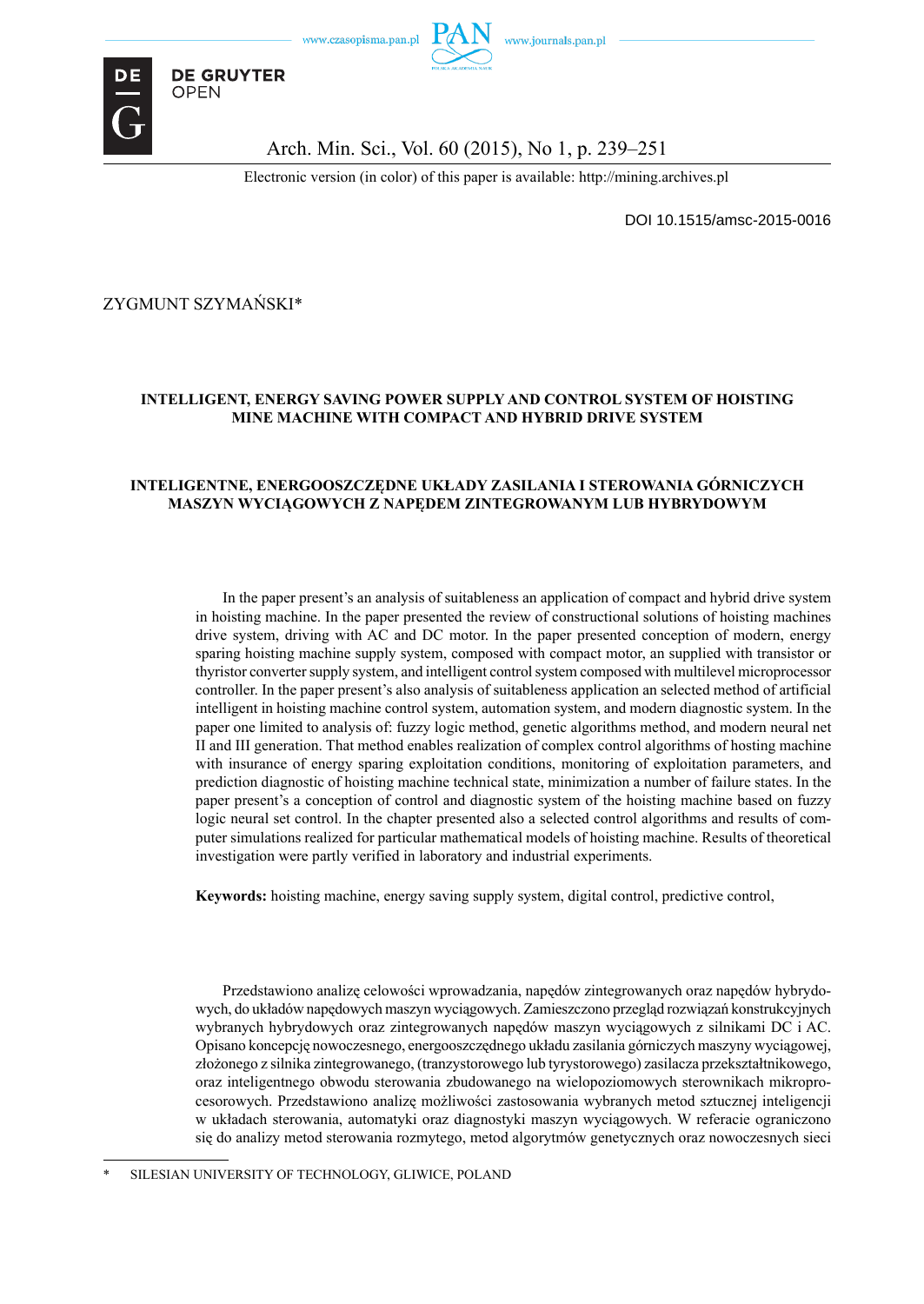

neuronowych II oraz III generacji. Metody te zapewniają realizację złożonych algorytmów sterowania maszyną wyciągową z zapewnieniem energooszczędnych warunków eksploatacyjnych, monitoringu parametrów eksploatacyjnych oraz predykcyjną diagnostykę stanu technicznego maszyny wyciągowej, minimalizującą liczbę stanów awaryjnych. Przedstawiono koncepcję układu sterowania i diagnostyki maszyny bazującej na metodzie: fuzzy-logic neuro set control system (sterowanie rozmyte w sieciach neuronowych). Przedstawiono wybrane algorytmy sterowania oraz wyniki analiz komputerowych wybranych modeli matematycznych maszyny wyciągowej. Wyniki rozważań teoretycznych zostały częściowo sprawdzone w warunkach laboratoryjnych oraz przemysłowych.

**Słowa kluczowe:** maszyna wyciągowa, zasilanie energooszczędne, sterowanie cyfrowe, sterowanie predykcyjne

### **1. Introduction**

The exploitation of transportation machines in horizontal and perpendicular underground mining transport require practical realizations of next conditions: energy-savings, reliabilities, and work safeties. In drives of mining-shaft hoists the distinct improvement of energy and economic coefficients one obtains by: application of hybrid driving system, application of modern supply inverters, optimal control of hoisting machine work, application of artificial intelligence methods in control systems, implementation of modern monitoring methods, and predictive diagnostic research to estimation of hoisting-machines technical state. Control systems of supply inverters are controlled from industrial computers, and required different kinds of digital regulators in drive system (Golden, 1996; Kowalski, 2006). Depending on automation degree of hoisting-machine are used in practical solution a different control systems: discreet control system, fuzzy logic control system, and systems of artificial intelligence (Golden, 1996). The application of digital technique (digital regulators of drive system, digital measuring sensors, and digital measuring transducers) assures automatic or semi-automatic control of the hoisting machine work in real-time, with actually registration of exploitive parameters. Industrial computers assure also monitoring and diagnostics of hoisting-machine work, what enable earlier detection of damage states and enlarges the work safety. In the paper one placed the review of constructional solutions a chosen variants of hoisting-machines drives systems: hybrid and compacted, with DC and AC motors. One described the idea of modern, energy-saving supply system of mining hoisting-machine, composite with compact motor, transistor or thyristor supply system, and intelligent control system based on multi-level microprocessor drivers. In the paper presented an analysis of possibility application of chosen artificial intelligence methods in control systems, automatics systems and diagnostics systems of hoisting-machines. One introduced a chosen algorithms of control system and results of computer analyses a chosen mathematical models of the hoisting-machine. Results of theoretical considerations were partly verified during a laboratory and industrial experiments.

## **2. Modern power supply system of hoisting machine**

In Polish mines are applied practical an exploitation systems leaning on high coal concentration. Demands this application of effective cutting machines and unfailing transportation systems in horizontal transport and perpendicular transport. Systems of horizontal transport should work impromptu continuous and assure the liquid coal transportation to loading stations on the shaft station, or directly on the surface. Systems of perpendicular transport (cable lift hoisting shafts,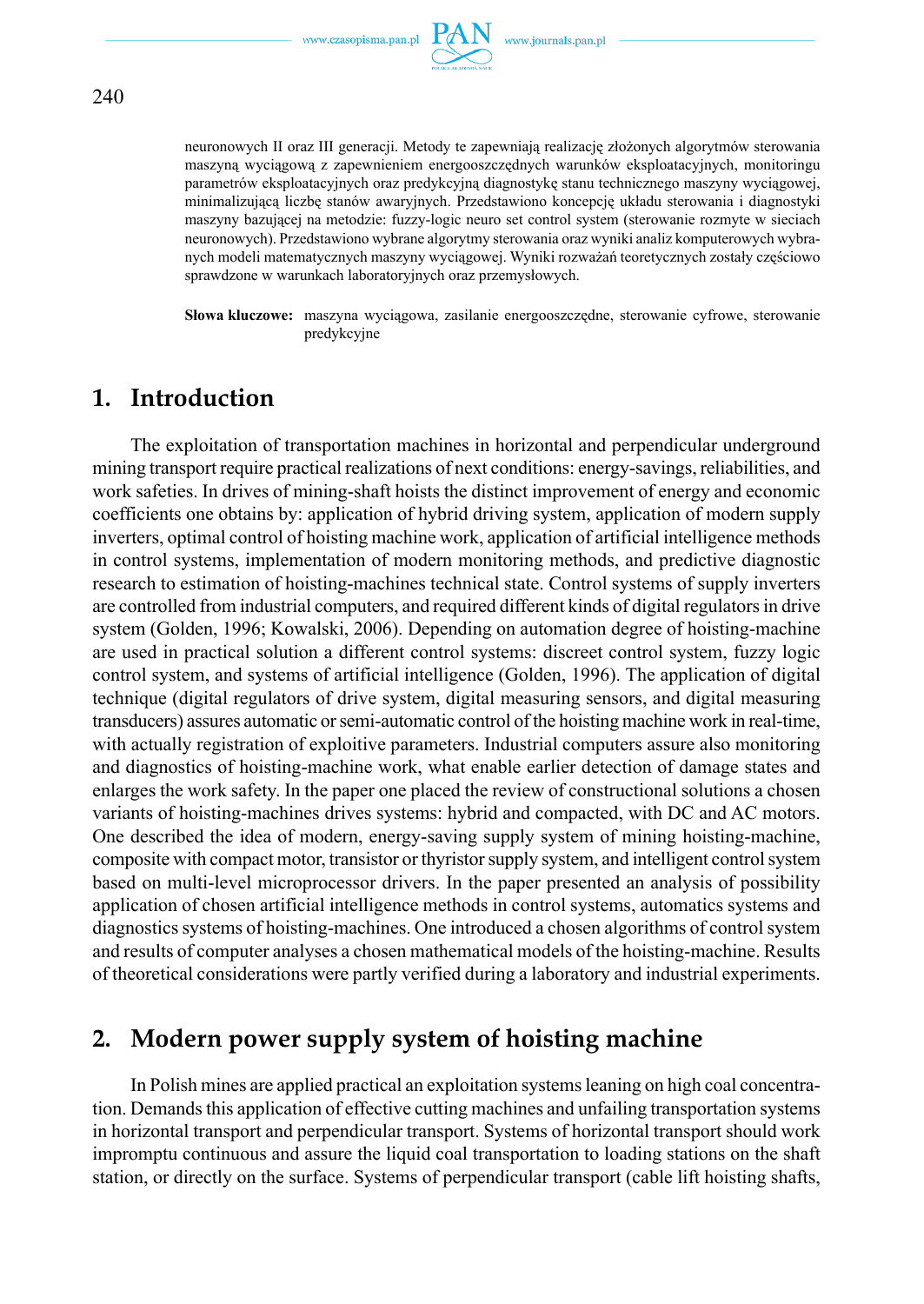



Fig. 1. The schema of hoisting-machine supply system with supply inverter (Szymański, 2007; Oleksy & Szymański, 2010)

riding downhill shafts) should be coordinated with the coal inflow and with downhill rides and trips of mining-crews.

On main hoisting shafts are practical applied a hoisting-machines with driven of a direct current separately-excited motors, supplied from rectifier suppliers system (Oleksy & Szymański, 2010). Rated powers of driving motors attain the level: (1000-6000) kW (Szklarski, 2000). Hoisting-machines are supplied with main mine distribution system of three-phase- network with nominally voltage 6 kV, by lowering transformer: 110 kV/6 kV, at short circuit power of networks exceeding 300MVA. A consequence of such manner of the power supply are large voltage drops in connectors of mains hoisting-machines.

The application of supply inverter causes the enlargement of deformation degree in supply voltage and current of power supply system (generate of high harmonic), large voltage fluctuations of network as result of sudden changes of the passive power, the break down commutation supply voltage, comparatively minimization of power factor (cosj»0,55-0,60) (Szklarski & Zarudzki, 2000; Szymański, 2007). They can influenced on other drives system supplied from the same main mine distribution system, causing disturbances of their work (disturbances of work in main airing fun), driven with synchronous motors, or drives with induction motor in system of sub synchronous cascade (Oleksy & Szymański, 2010; Szklarski & Zarudzki, 2000).

For limitation of negative results of influence of supply inverters on main mine distribution system, we should take part to great of short circuit network power, applied a higher harmonic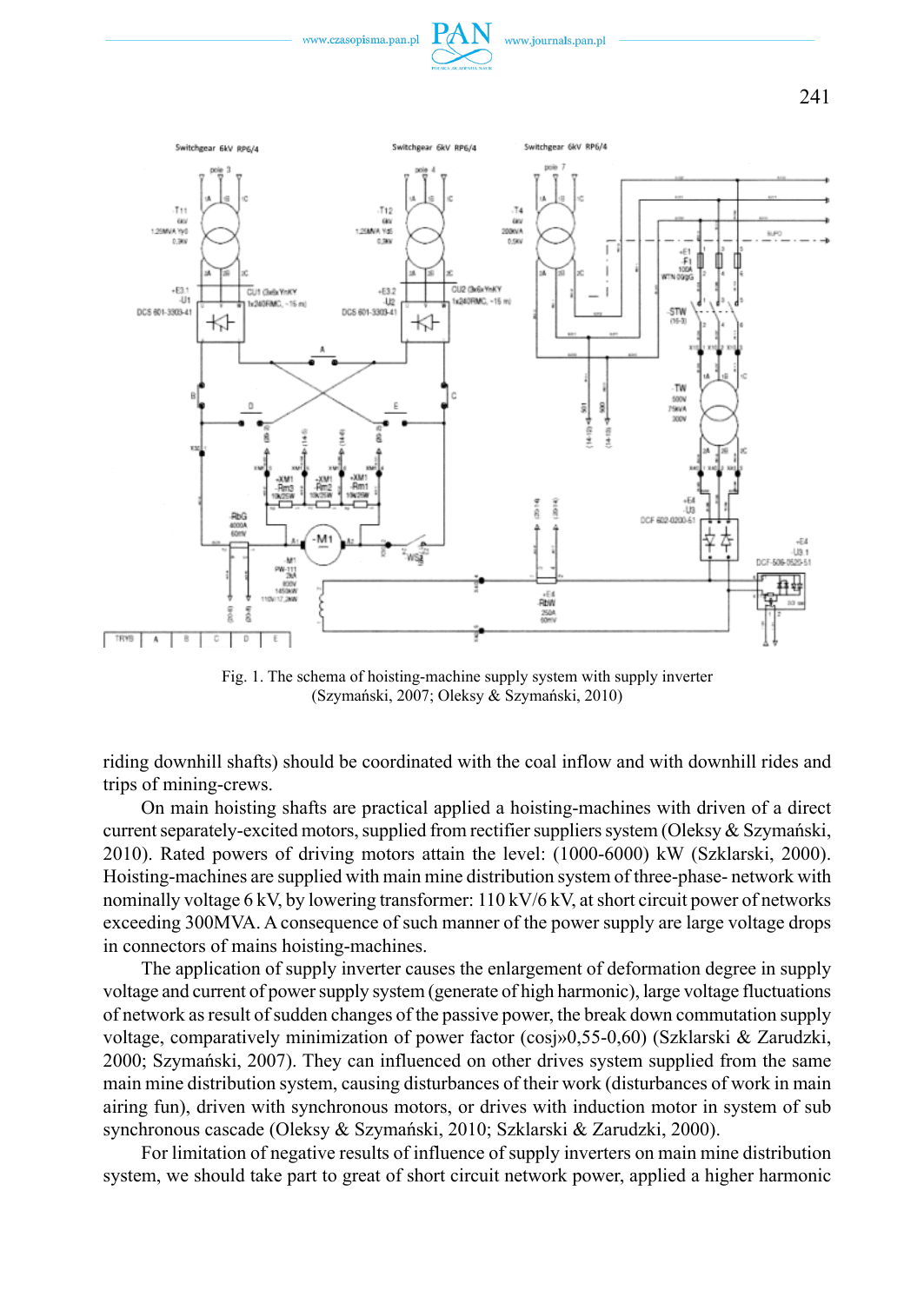





Fig. 2. The schema of hoisting-machine driving system with synchronous motor



Fig. 3. The visual schema of the feed system of the winding-machine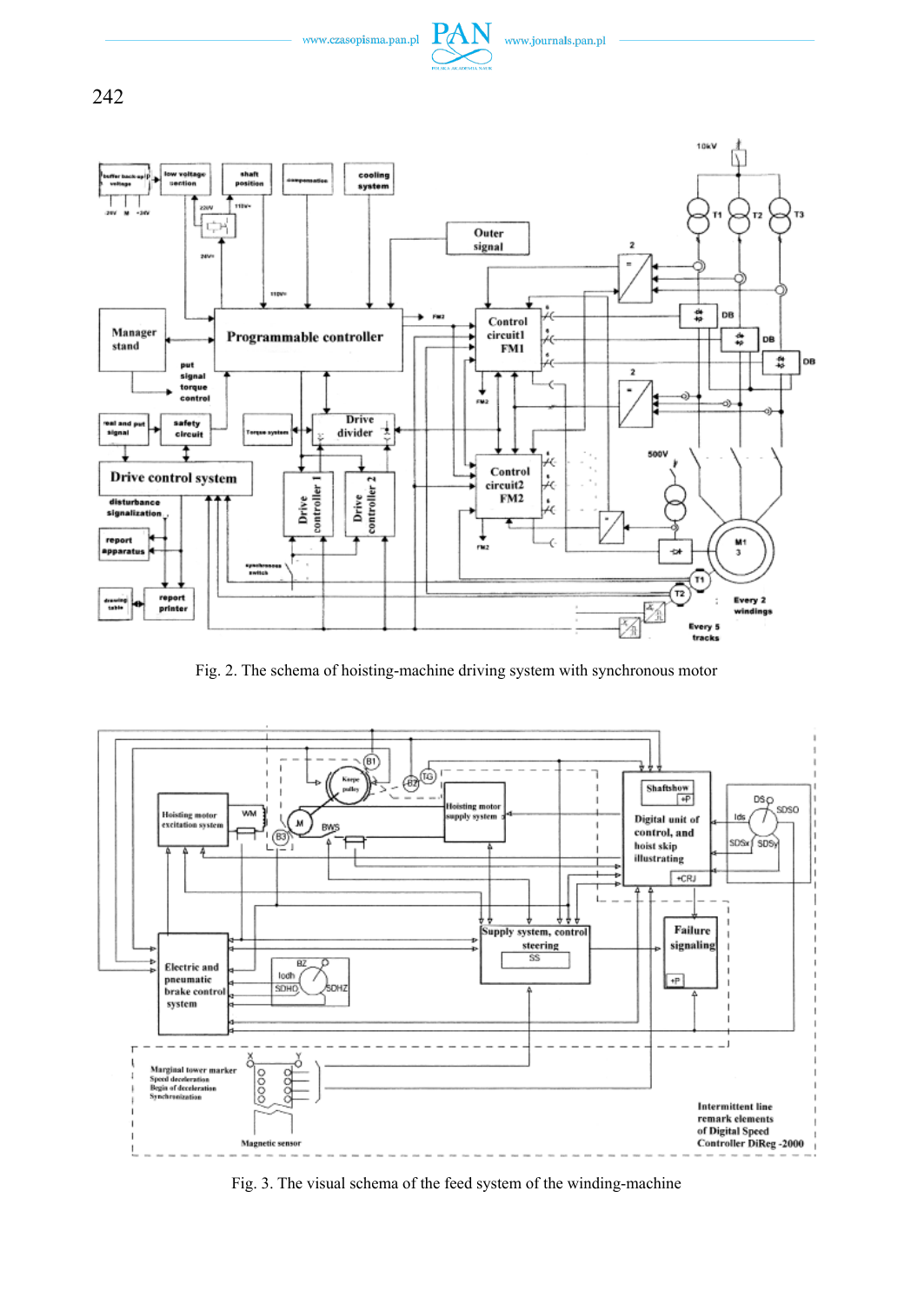

243

filters (static or dynamic), and application of dynamic compensation system of reactive power (Szymański, 2007). To power supply system a motor driving of hoisting-machine one complies system of supply inverters composite from: the single thyristor rectifier, or two symmetrical rectifiers 6T in parallels system. The schema of supply system of hoisting-machine supplied from inverter supply system presented on Fig. 1. On Fig. 2 presented the schema of the supply system of the hoisting-machine driving with synchronous motor. On Fig. 3 presented the visual schema of the supply system of the hoisting-machine with marked of basic elements of executive of electromechanical parts. These system assure reversing work of the hoisting – machine, with application of the electric brake, assuring the energy recuperation to the supply source. The change of direction rotation can be realized by change of direction of current flow in excitation winding of the DC motor, or by the push-pull system of supply circuit in the armature windings of the DC motor. In some solutions of drives of hoisting machines installed on auxiliary shafts, air-shafts, or reserve shaft and people ride shafts one can use hybrid driving system.

That system contains two kinds of the drives: electric motor (DC or AC), and pneumatic drive system composite from the system of gas-turbines and air-compressors. The solution can be installed in methane mines and brings considerable energy savings (to 30%), and improves the circulation of the air. On Fig. 4 presented the visual schema part of the pneumatic hoistingmachine, instead on Fig. 5 the example of the air circulation in hybrid hoisting –machine



Fig. 4. The visual schema a part of hoisting-machine with pneumatic drive system



Fig. 5. The air circulation in hybrid hoisting machine (Szymański, 2007)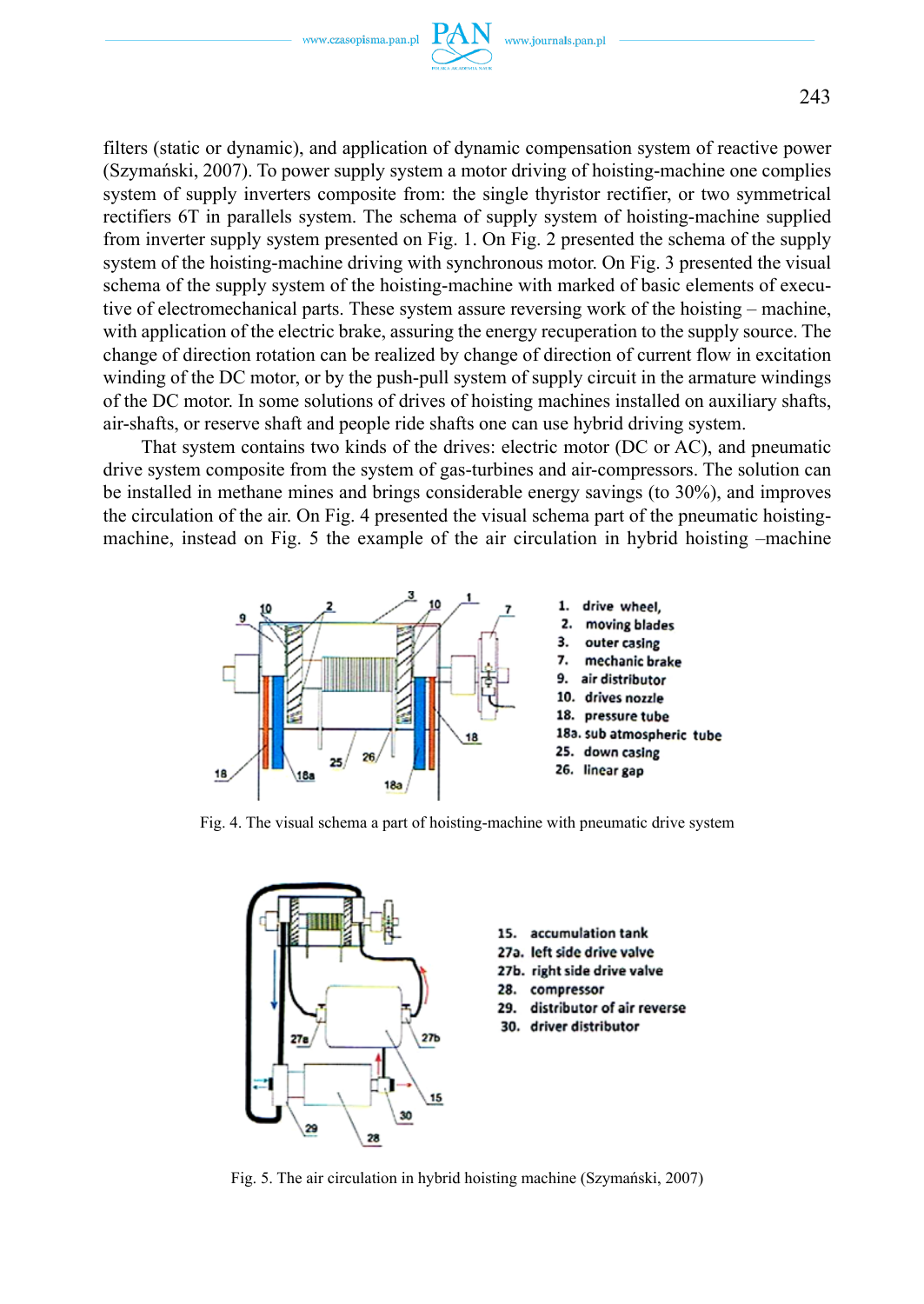

(Szymański, 2007). The hoisting pneumatic machine HPM is driven a compressed air which pushes shoulder-blades situated on the circuit of driving circles. HPM is situated in hermetic casing which is simultaneously a silencer of the noise. The air flow takes place bipartitely through distributors of the air to which are connected both pressure tubing as sub atmospheric pressure. If the machine is supplied by pressure pipe this air is taken by the sub atmospheric pressure pipe for obtainment of suitable difference of pressures after both sides of shoulder-blades. The part of expanded, chilled air which returns to the air-compressor one can direct to the shaft and use to aid of ventilation and the air-conditioning of mine. The applying of brake machine is realized by enclosure of opposite circulation of the air, and incurrence of mechanical brake in final phase of slowing down.

## **3. Microprocessor control system of mine transportation machine**

Control system of the hoisting machine work assuring realization of definite transport-task at established times of rides with economic drive, moves to delimitation of changes of electromagnetic torque in road function or times cycle, travelling speeds, and the acceleration in way function or in cycle time. These sizes should not run away from given values, and energy losses occur at minimization of derivations. The duty cycle of hoisting-machine contains acceleration periods, drives with speed settled, and apply of electric as and mechanical brake system. Changes temporary decisional sizes: driving torque, length of route, travelling speed, weight of the coal, gives realization of energy-saving drive at application of expert systems methods, and adaptive control system of hoisting machine driving motors. The control system can be realized using digital regulators drives constructed basing on industrial computers. On Fig. 6 one introduced



Fig. 6. The block scheme of drive controller type GRZ-00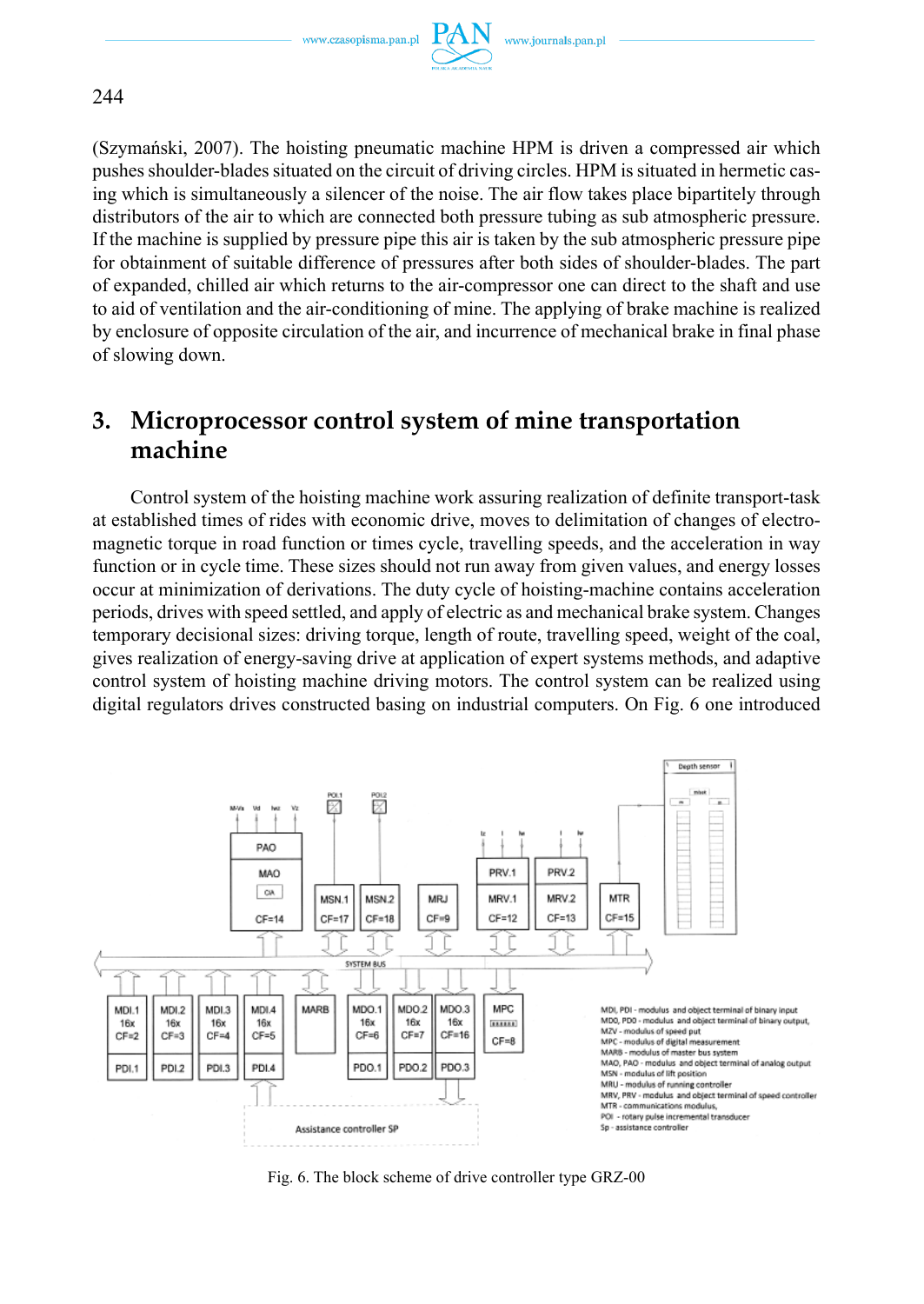the block scheme of digital regulator GRZ-00, installed on the cable lift machine in KWK. This system enable control of the machine work, realization of forwarding assignments and affects systems of airbrakes or electro hydraulic (Kowalski, 2006).

An alternative solution is applied a sub optimal control of hoisting-machine. That multilevel control system are applied with multi criteria, high size controller. The sub optimal control system enable a realization of control adaptive algorithms with regard of occurrences anticipatory their pronouncement. The predictive control assuring optimum-control with composition of hoisting machine drive at established functions of aim and multi criteria, determining the proper machine work in compliance with realized technical process. Predictive control system: MPC (model predictive control) or RHC (receding horizon control), are methods of control a nonlinear dynamic system, consisting in cyclical resolution of properly formulating assignments of optimum – (ZSO) control. The first part of solution (functions master) is given on input of regulation object, then solve a differential equations systems, describing dynamic model of the object, obtained results of calculations are compared with the real state, then all procedure are repeated again for new established state of object. Mathematical model of predictive control system describes equations system (1):

$$
x(t) = f[x(t), u(t)] \qquad x(t) \in X \subset R^{n}
$$
  

$$
u(t) \in R \in U \qquad u_{\min} \le u \le u_{i_{\max}}
$$
  

$$
u_{\min} < 0, \quad u_{i_{\max}} \ge 0
$$
 (1)

where:

 $x(t)$ ,  $u(t)$  – object control functions,

 $f(x, u)$  – functions realizing algorithms of the optimum-control,

Eguation (1) must realize the Lipschitz condition:  $f(0,0) = 0$ . Quality coefficient of the object control J we can calculate from relation (2):

$$
J_i(u^i, T_i, x(t_i)) = \int_{t_i}^{t_i + T_i} L(x^i, u^i) dt + q(x^i(t_i + T_i))
$$
\n(2)

where:

 $L(x, u)$  – total energy of drive system,

 $q(x)$  – individual energy of i element of drive system

Parameters of optimum-regulator described with dependence:  $u = k(x)$ , can marked dissolving Hamilton-Jacobi-Bellman equations (Golden, 1996; Szklarski & Zarudzki, 2000). Finding of optimum-solution at the predictive control system is largely impossible for composite objects of regulation with non-linear system. At the steady state structure of control system one seeks with gradient methods minimum of quality coefficient  $Q(p)$ , where  $p$  is a vector of parameters of the control system. The gradient of quality coefficient of the visage complying numeric integration of state equations and conjugate equalizations of mining-machine driving system. During realization of optimization calculations are generated procedures of generation and reduction. Practical, are different manners of procedures generating: pins, one-nodal, flat, and multinomial (Driankov et al., 1996; Golden, 1996). The pins generation consists in introduction of additional predictive pulse to control algorithm, and to calculate an optimum-solution. The one-nodal generation consists in the introduction of new node to matrix control system. The flat generation consists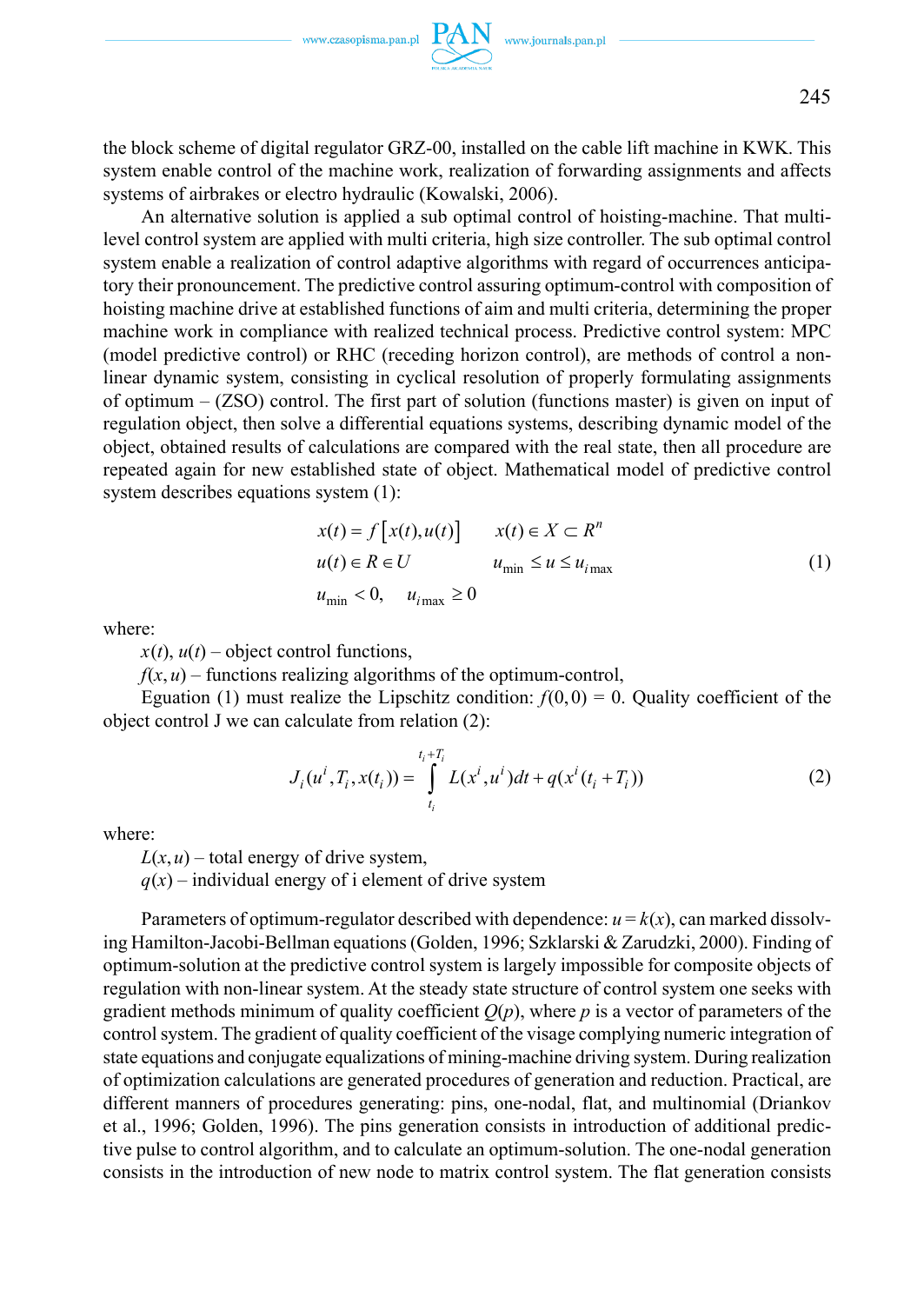

in the introduction of limitations: minimum and maximum to procedures of control system. The multinomial generation causes the enlargement about 2 polynomial meltings  $(n + 2)$  describing the process of object control system. After the process **generation,** follows structure change of control circuit, and change of dimension a decision space. The research process is continued in new space, to next process **generation,** or to realization of necessary conditions to obtainment of optimum-solution. Procedures of process **reduction** consist in limitations effacement of technical realizations in established procedures. The hoisting-machine can be treated as the non-linear object with non holonomic nodes, described systems of differential non-linear equations (Kowalski, 2006; Pasko & Walczak, 2007).

# **4. Application of artificial intelligence methods to mine, hoisting machines control systems**

The system of mine-transportation this is well ordered internally the harvest of objects being found on the area and in undergrounds of mine, along with relations existing between these objects and their proprieties, whose activity is subordinate to success of established forwarding aim (Szklarski & Zarudzki, 2000). The degree of productive process automations and the diagnostics complex of machines and devices, is in Polish mines considerably limited (Szklarski & Zarudzki, 2000). Practical, are applied a systems of local automatics: stations supplied of transformer, rectifier feeders, courses of belt elevators, hoisting-machines at coal, transport, and system machines cutting: wall combine harvesters, coal planes (Szklarski & Zarudzki, 2000). In the most of mines are practical first of all conventional solutions in which the miner as the operator is necessary to starting and switching off a machines, place of exploitive parameters and to estimation of total regularity work of horizontal and perpendicular transportation machines. The knowledge of operator, and his superiors, leaning on the experience, contracted in directions, and in regulations, and requirements decides about the work quality of mining machines (Szklarski  $\&$  Zarudzki, 2000). The huge knowledge of technical mine personnel should create the base of intelligent systems of real-time steering – KBS (knowledge based system), leaning on computer databases and knowledge bases. The system KBS will make possible the monitoring of real time processes, diagnostic of hoisting-machine technical state, prognoses of following production cycles and automatic control of all industrial process or his neuralgic elements. To realization of the expert control: superior (SECS – supervisory expert control system), or simple (DECS – direct expert control system) one ought to use systems of the artificial intelligence: ACN (artificial control network) and ANN (artificial neural network) (Golden 1996). To realization of expert systems and optimum-control we can use: fuzzy control (Pasko & Walczak, 2007), neural networks (Golden, 1996), or adaptive control systems containing combination of fuzzy-logic control and neural networks with application of genetic algorithms (Pasko & Walczak, 2007). It demands application of large scale processors, quick and the great memory (Tadeusiewicz, 1993).

**The fuzzy logic control system** consists in exchange of continuous sizes master on fuzzy leaning sizes on linguistic dependences, to utilization of expert system to conclude decision (conclude machine, rule base, database) and elaboration of continuous signal realizing come to a decision in the real control circuit. The example-schema of the fuzzy regulator FKBC (fuzzy knowledge based control) one introduced on Fig. 7. The input signal of controller is subjected to the standardization process, and is then fuzzyfied in fuzzyfication process. Using the knowledge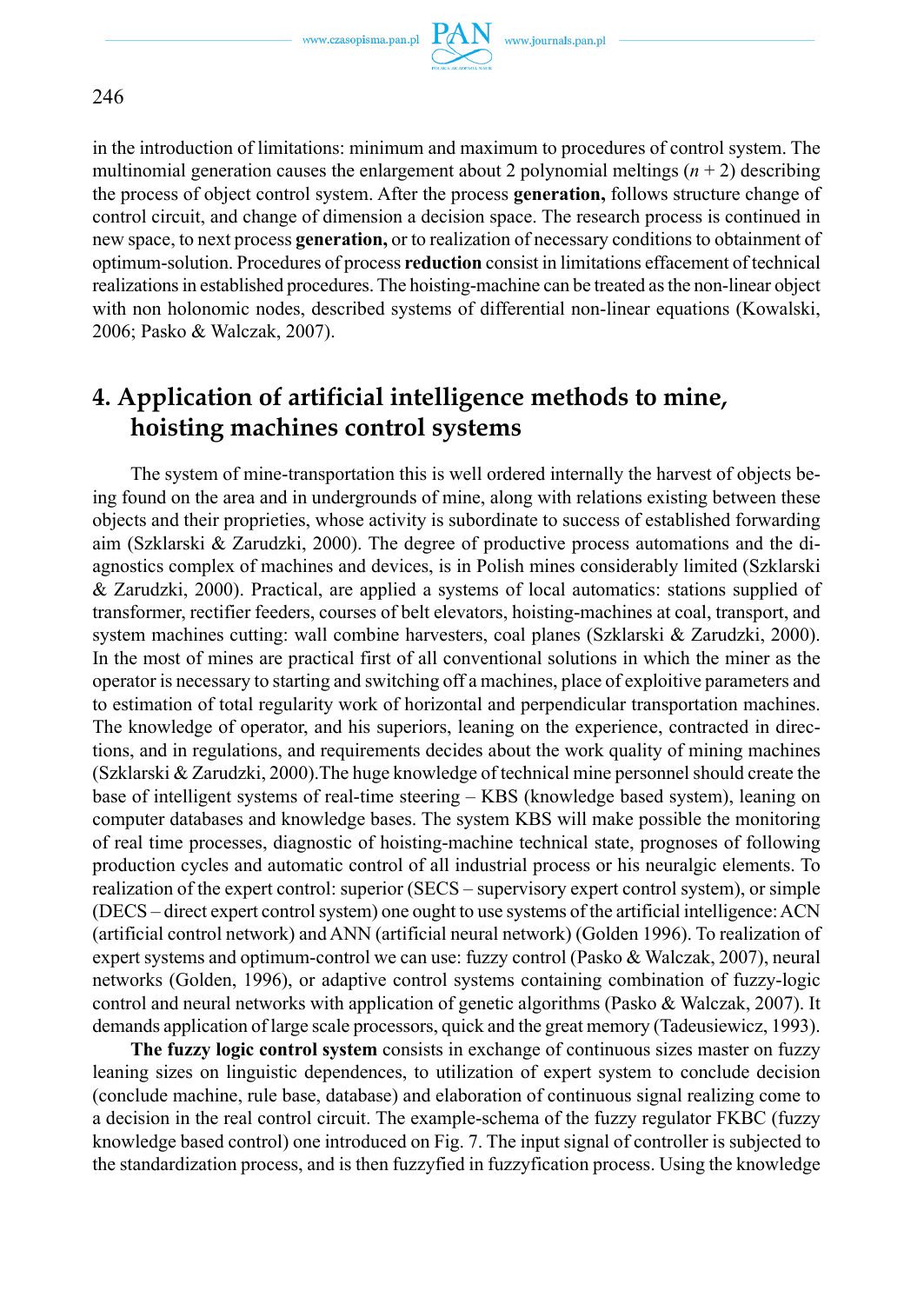



Fig. 7. Structural scheme of predictive FKBC controller

base and variable linguistic one marks sections of variable changes decision and recommended signal level of exit which after sharpening and the denormalization is given on the controller fuzzylogic exit, and to executive control impromptu rational, enable different unforeseeable situations.



Fig. 8. Simplified scheme of neural net controller

**The neural networks control system** consists in image of real control system with neurons system (intelligent decisions cells, equipped microprocessor into transducers A/C and C/A and modules of operation memory: RAM, ROM, EEPROM, joint with synapses (two-way-transmission bus connection). The control process consists of two stages:

- **I stage** education stage (insertion to processor memory an information contracted in knowledge bases and in databases, and forcing of limitations function),
- **II stage** deduction and decision undertake stage (realization of control process at utilization of knowledge bases). The control system demands usages of processors about the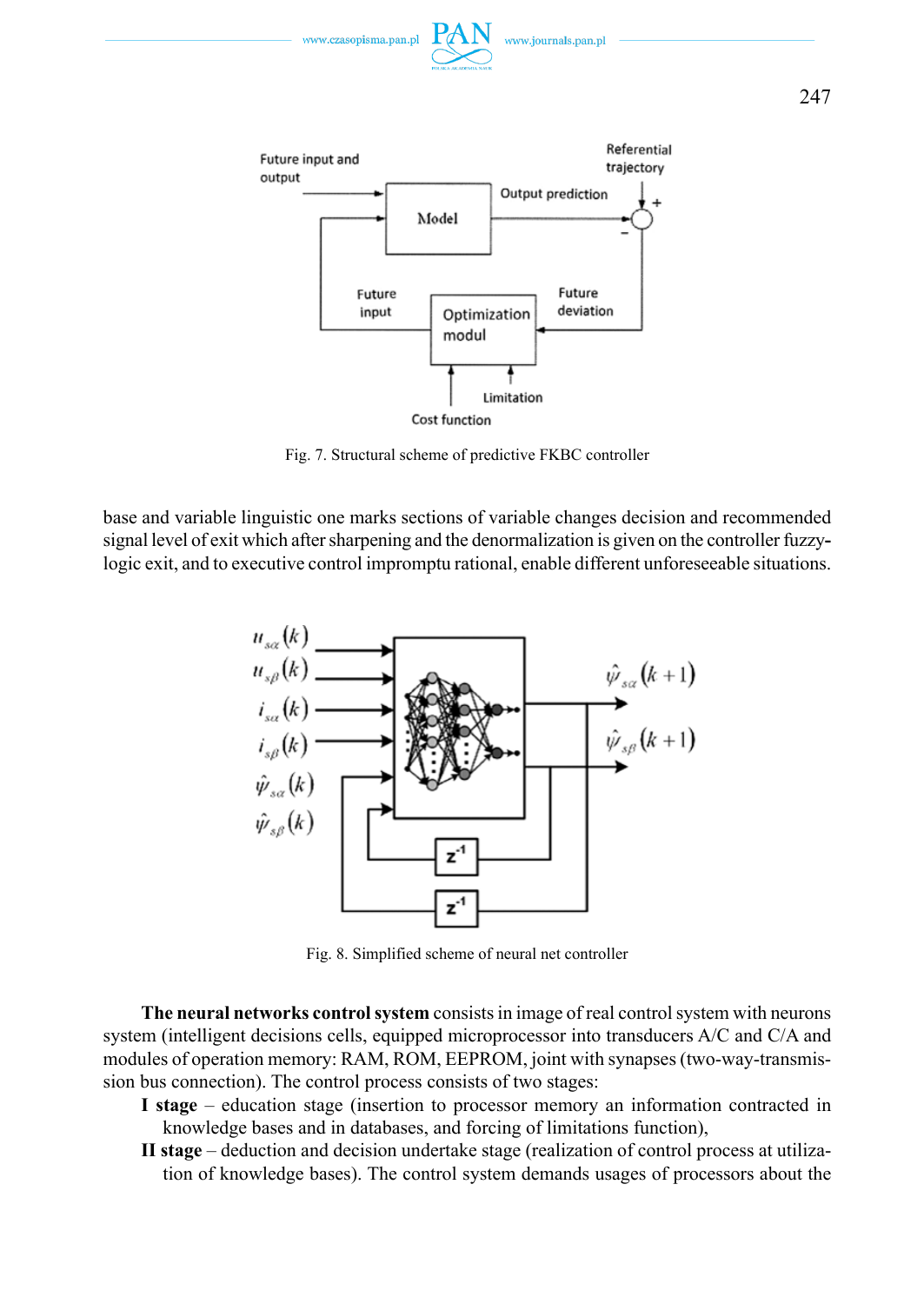

high speed of calculations and great operation memory, he is practical used to control of very complicated production cycles. The simplified schema of neuronal controller is presented on Fig. 8.

**Control with application of genetic algorithms** consists in exchange of real control system with genetic system, composite from: cells, tissues, networks of connections of inter cell and superior and local decision units The single cell contains: two microprocessors, transducers A/C and C/A, transmission registers, and operation memory. The cell copies physically definite fragment of real control circuit. Describing according to plan dependences happening among each elements of control circuit, and controller, we build the network of connections among each cells (with genes) of system. It makes possible this model of physical phenomena happening in real control system. The control system require application of more microprocessor drivers and is advisable at the control of extensive and complicated processes technical and productive. The application of expert systems in control systems of mine transportation machines will assure: energy-saving manner of power supply, and control system of the work: belt conveyors and rail transport, running monitoring of exploitive parameters, local and total diagnostics of machines in transportation system, and optimal control with the work of cutting machines.



Fig. 9. Visual scheme of the fuzzy logic neuro net controller

248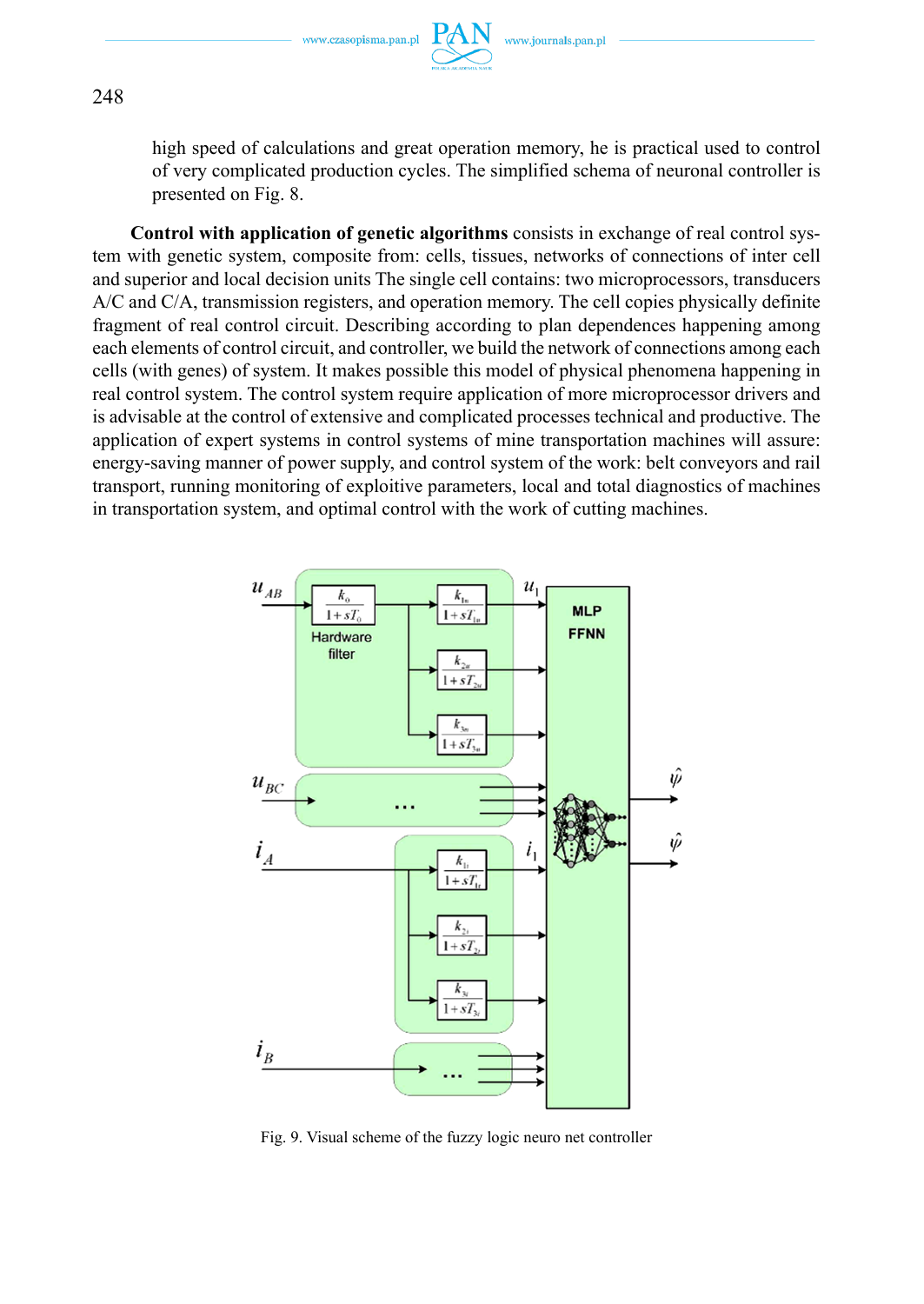# **5. Hoisting machine microprocessor control system**

The hoisting machine control system assured realization of definite transportation system at established rides times, and with economic speed drive, moves to delimitation a changes of electromagnetic torque in function of way, or in function of cycle times and travelling speeds and acceleration in function of way, or in function of way of cycle time. These sizes should not run away from values given, and losses of energy occur at liquidation of deviations should be of minimum. The duty cycle of hoisting-machine contains acceleration periods, drives with speed settled and apply of brake of both electric as and mechanical. Changes temporary decision sizes: driving torque, length of route, travelling speed, weight of output, give realization energy-saving drive at application of expert methods systems and adaptive control of machine driving motors For complexity procedures of adaptive control system (Szymański, 2007; Tadeusiewicz, 1993), one used algorithm of fuzzy steering with driver of neural networks of II degree to marking a value of electromagnetic torque driving machine motor. The block scheme of adaptive fuzzy leaning regulator on object model presented on Fig. 9. At paper a verbal description of input variables and fuzzy rules of inference one uses knowledge base and database of control hoisting-machines. At present, practical are applied different versions of regulators: the regulator celled TDLs (Time Delay Liner) on entry FFNN (Feed-Forward Neural Network), the system with processes repetition, and real-time control. One can also use parley with Wiener identification and approximation of linear of dynamic states and non-linear states.



Fig. 10. Block scheme of hosting machine simulation model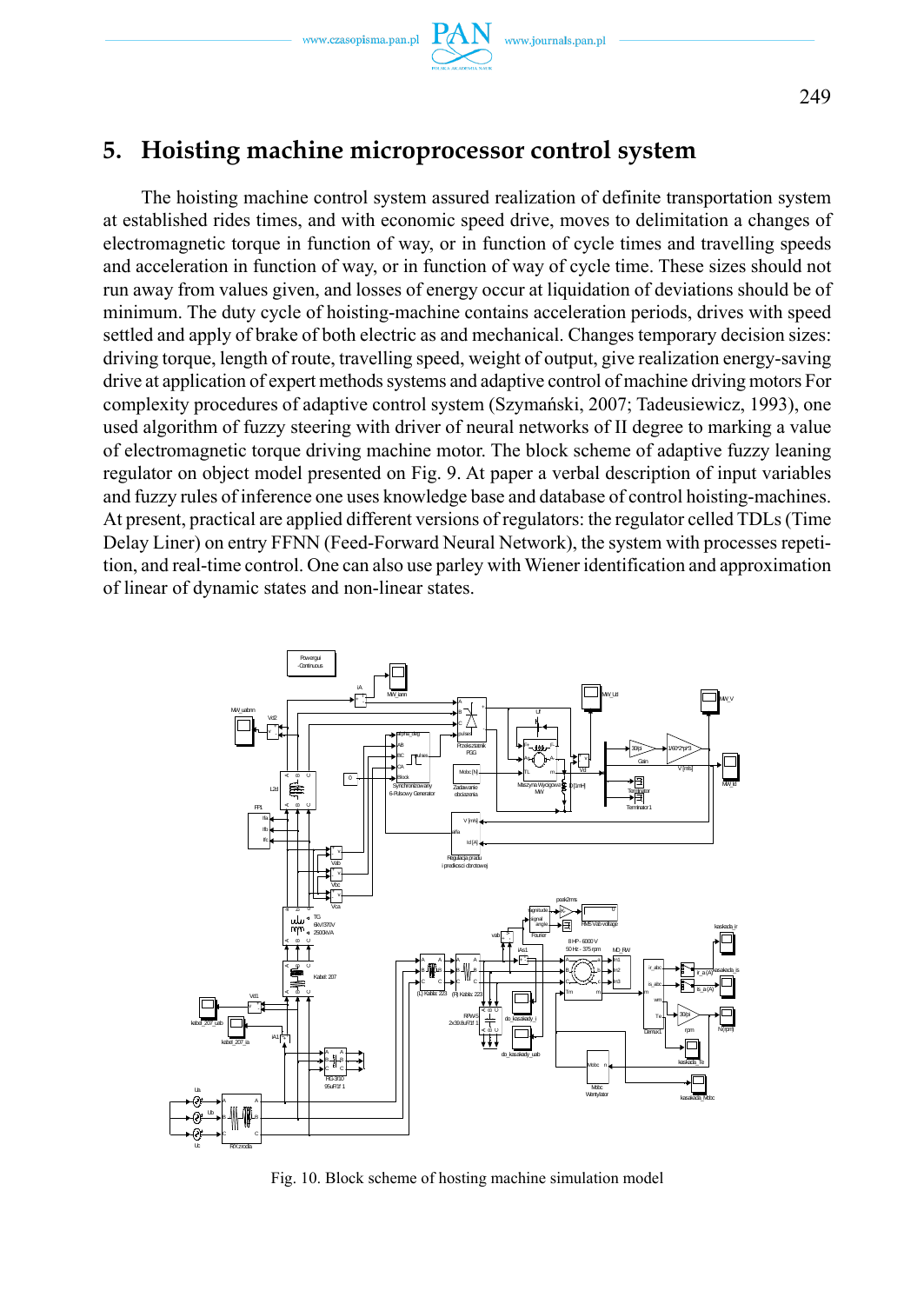

250

On Fig. 10 presented a block scheme of hoisting cable lift machine mathematical model worked out with application of simulation programs: Matlab – Simulink and TCAD. Simulation model was used to validation direct regulators FLNS. Example-results of simulation calculations presented on Fig. 11. Results of calculations confirmed usefulness of ACN regulators in control systems of hoisting-machines.



Fig. 11. Temporary courses of changes of the rotational speed of the motor and the driving torque at the correct work of the drive of hoisting-machine

## **7. Conclusion**

The application of expert steering systems in mine machine control systems, monitoring, and diagnostics of hoisting-machines demands introductions to each circuits of additional sensors and measuring-transducers whose output signals will make possible a realization of optimumcontrol system, running inspection of machine technical state and detection of possible damage states. The application of fuzzy control system permits to take into account in hoisting-machine control system process a situations not identical in meaning, in which with difficulty to undertake proper decision. Fuzzy- logic control system demands however introductions to control systems of microprocessor system and a special software. Economic impact of introduction an artificial intelligence methods are very profitable for normal economic conditions, can however bring limited advantages in the period of transformation

#### **References**

Dubois D., Guastavino C., 2007. *Cognitive evaluation of sound quality: Bridging the gap between acoustic measurements and meanings*. Proceedings of 19th International Congress on Acoustics – ICA07, Madrid, Spain, p. (2-8), September 2007.

Driankov D., Helledoom H., Reinfrank M., 1996. *Wprowadzenie do sterowania rozmytego*. WNT Warszawa.

Głowacz Z., Zdrojewski A., 2006. *Analiza spektralna sygnałów silnika komutatorowego prądu stałego zasilanego ze źródła napięcia stałego*. Przegląd Elektrotechniczny, 82, nr 11, p. (76-79).